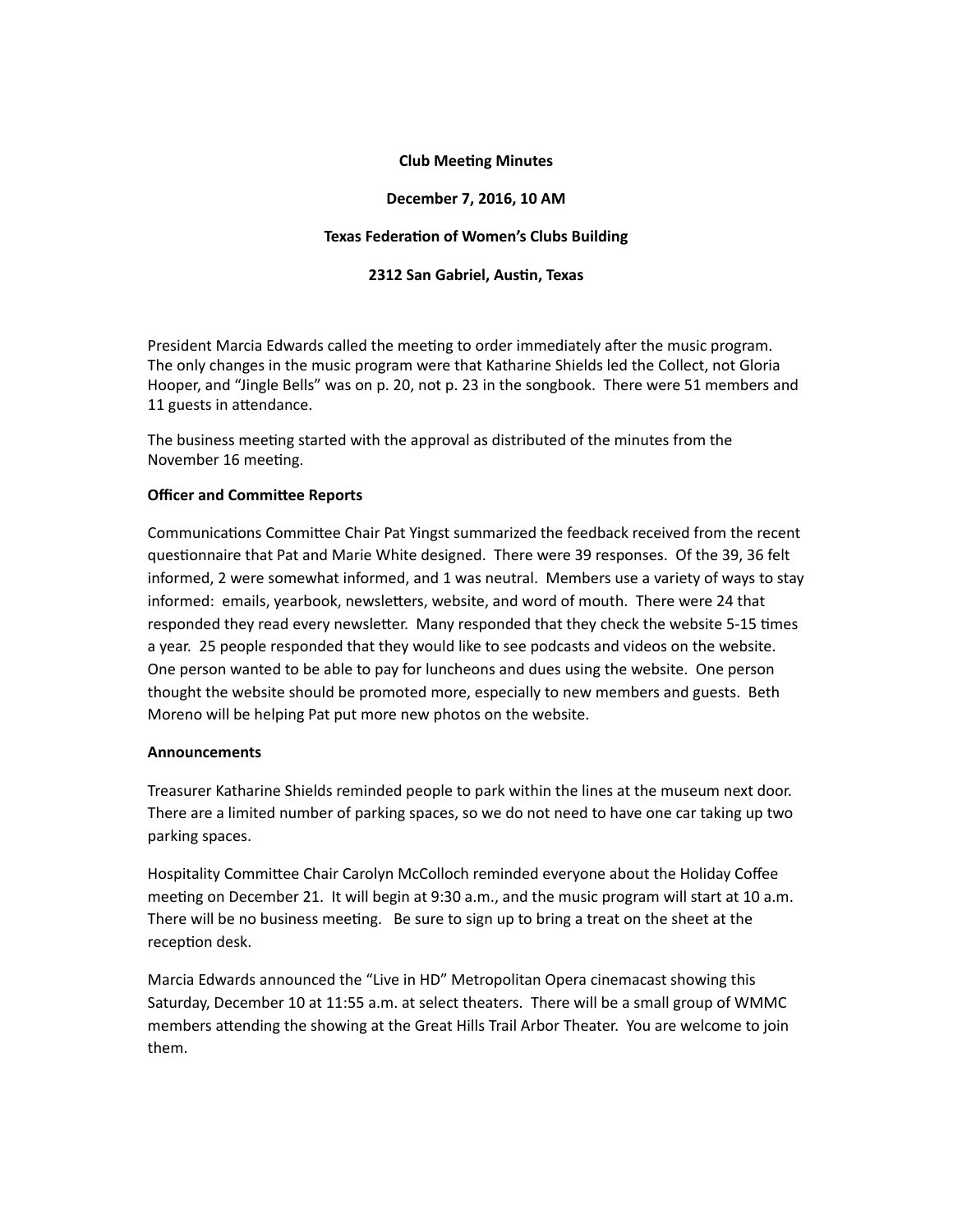The meeting adjourned at 11:20 a.m.

Submitted by:

Virginia Kniesner

**Recording Secretary** 

\*Dedicated to NFMC Chamber Music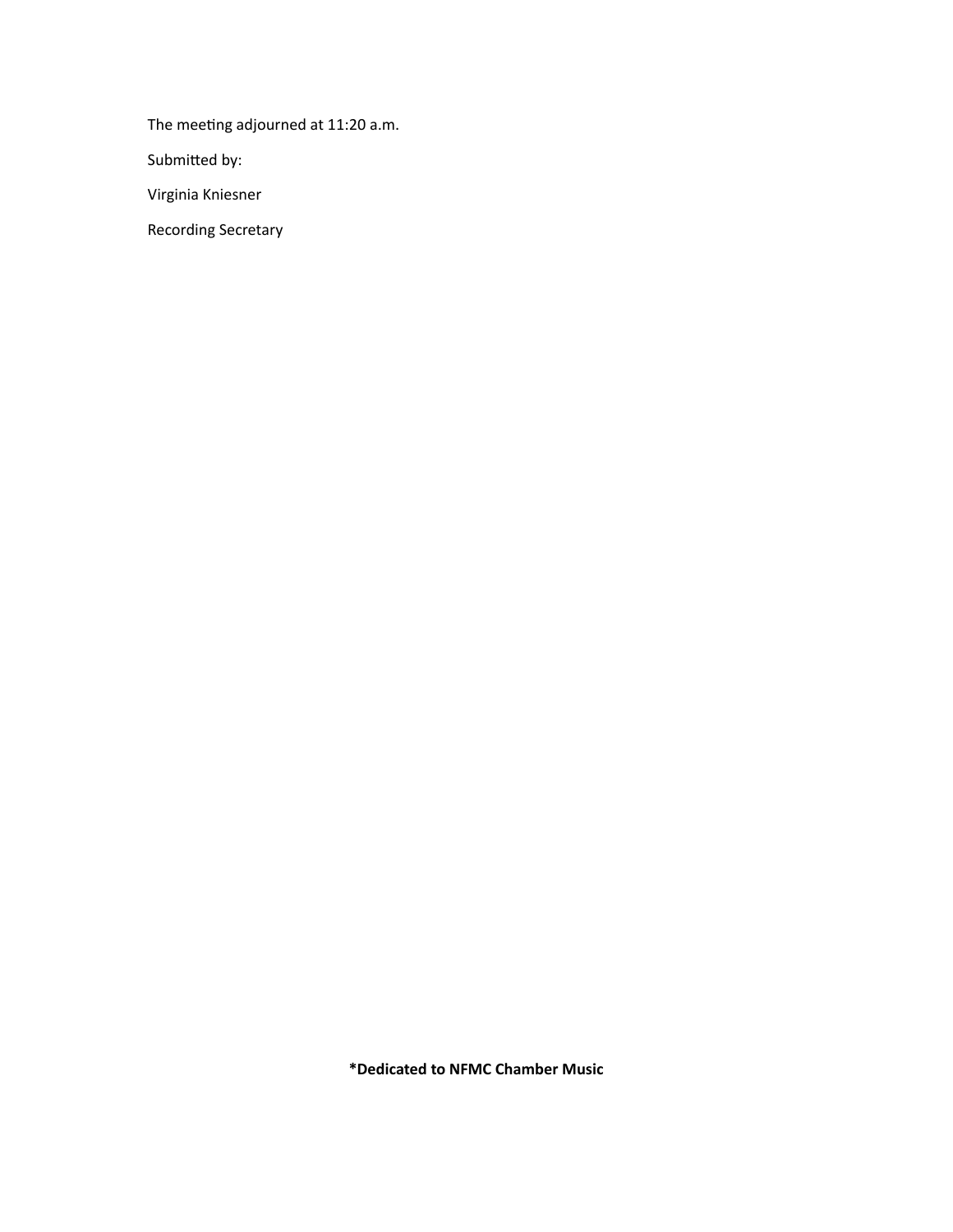# **December 7, 2016**

Program Leader: Angela Smith Collect Leader: Katharine Shields Together We Sing: **Jingle Bells** (p. 20) Stephen Falk, leader Toby Blumenthal, piano

### **Program**

Piano Trio in Eb Major, K. 498 Wolfgang A. Mozart (1756-1791)

\*\*Beth Blackerby, violin

\*\*Barbara George, cello

Felicity Coltman, piano

Ballade **Albert Perilhou** (1846-1936)

Pat Yingst, flute

#### Carolyn McColloch, piano

Sonata in A minor **Franz** Schubert (1797-1828)

Allegro moderato

\*\*Leah Nelson, viola

Toby Blumenthal-Phillips, piano

Sonata No. 1 in E minor for Cello and Piano, Op. 38 Johannes Brahms (1833-1897)

Allegro non troppo

\*\*Daniel Chrisman, bassoon

Brian Grothues, piano